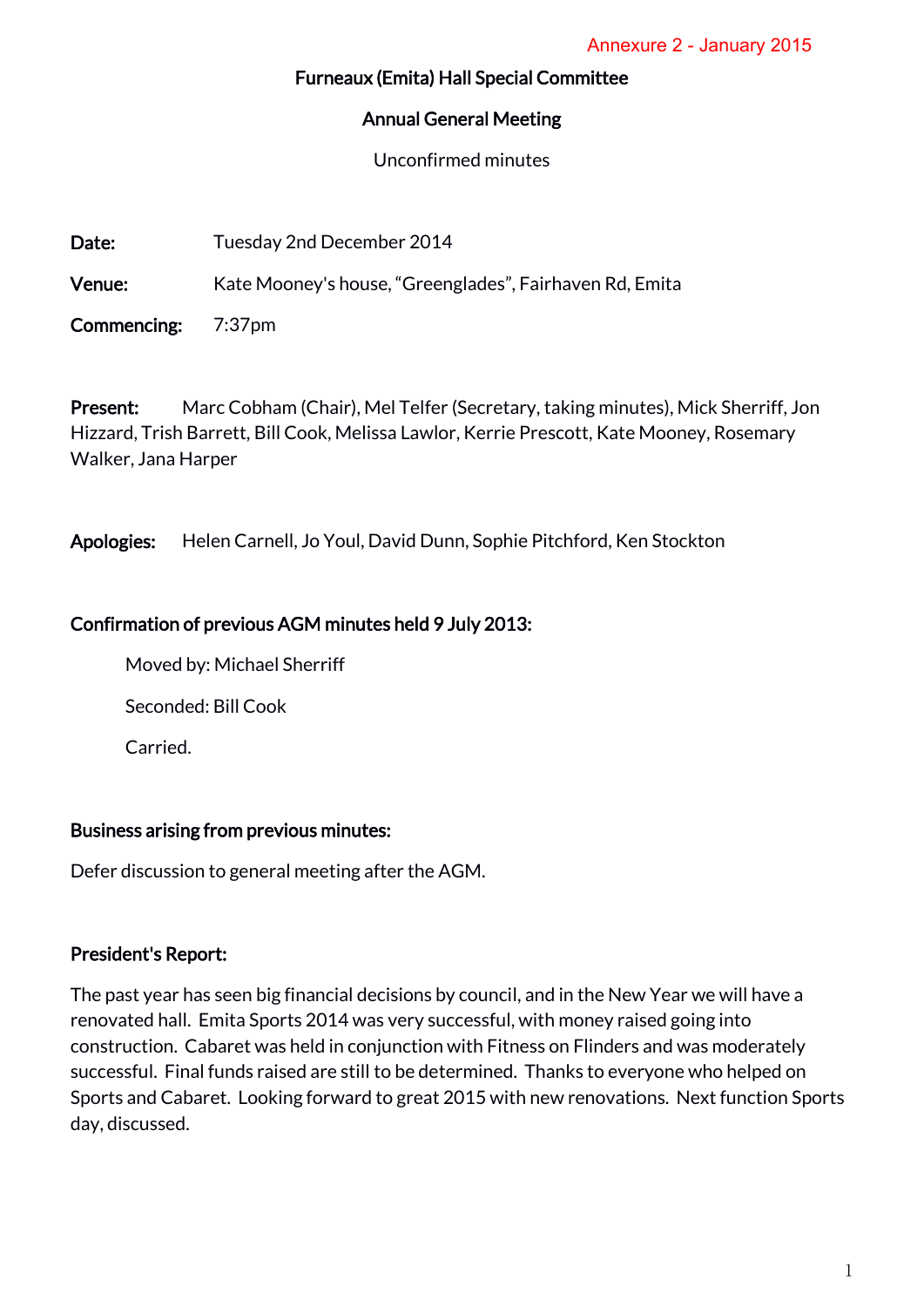### Treasurer's Report:

As attached.

Expenses for Sports

Income

Total profit \$2,916.5

\$500 spent on benches and sinks from old MPC, will go into new kitchen.

Current balance chq acct: \$4,796.27

Current balance cash reserves acct: \$6,453.42

Total balances: \$11,249.69

(minus  $$6,000$  committed to hall upgrade =  $$5,249.69$ )

#### Adoption of Accounts:

Moved by: Melissa Lawlor

Seconded: Michael Sherriff

Carried: yes, with understanding that we have committed \$6000 not \$5000 to Renovation.

### Election of Office Bearers:

Chair

Nominated: Marc Cobham

Nominated by: Council

Carried.

### **Secretary**

Nominated: Mel Telfer

Nominated by: Kerrie Prescott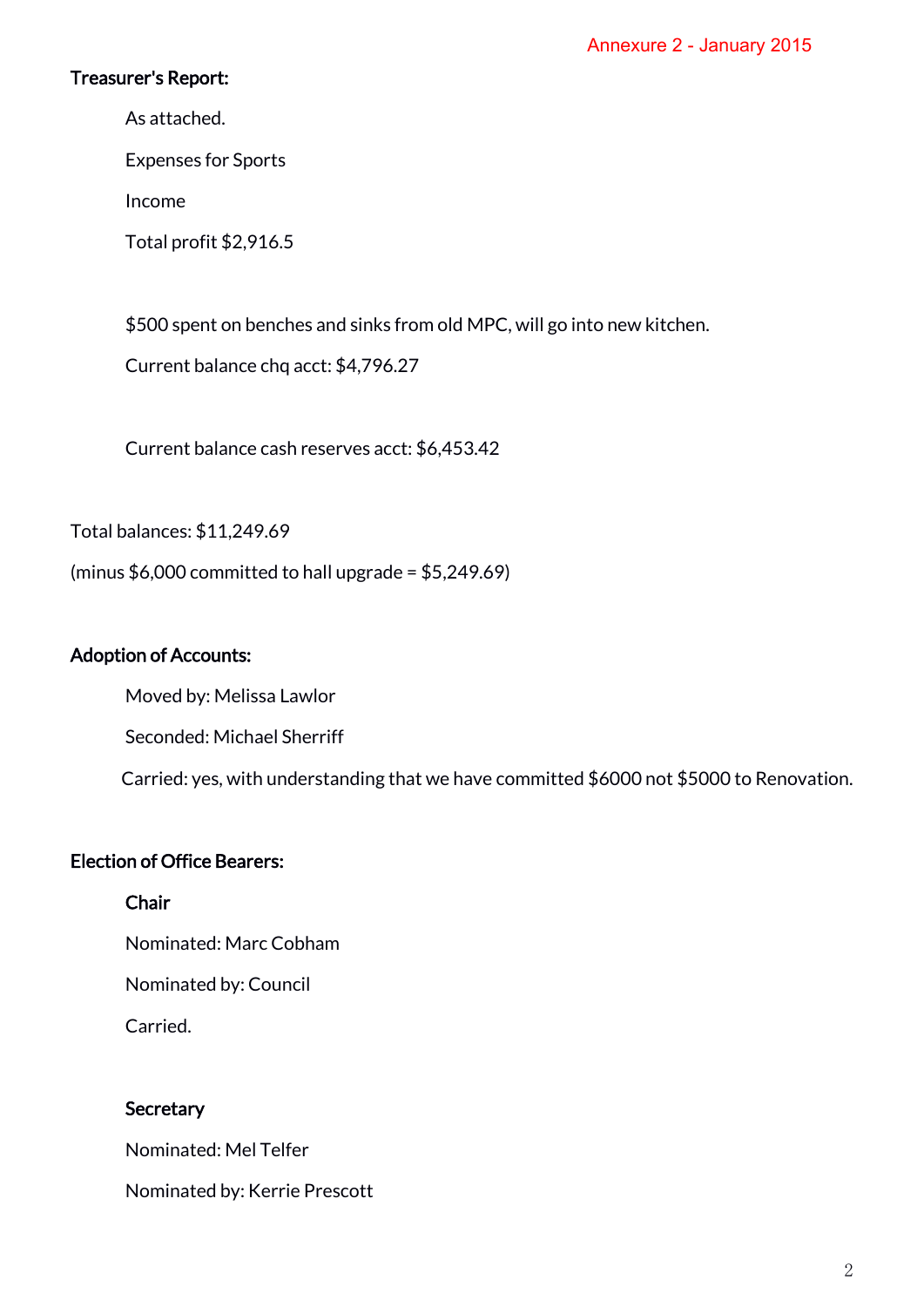Seconded: Kate Mooney

Carried.

#### **Treasurer**

 Nominated: Helen Carnell Nominated by: Mel Telfer Seconded: Jon Hizzard

Carried.

### General Committee Members:

Jon Hizzard, Michael Sherriff, Melissa Lawlor, Bill Cook, Kate Mooney, Rosemary Walker, David Dunn, Trish Barrett, Jo Youl (nominated by Jon H, seconded by Mick S, carried), Sophie Pitchford (nominated by Marc, seconded by Mel, carried).

Signatories to Accounts: Marc Cobham, Mel Telfer, Helen Carnell.

Moved that Marc, Mel, Helen to be signatories to accounts and will set up online banking, with 2 out of 3 signatories to approve payments. Moved Rosemary Walker, seconded Melissa Lawlor. Carried.

Meeting closed: 8:00pm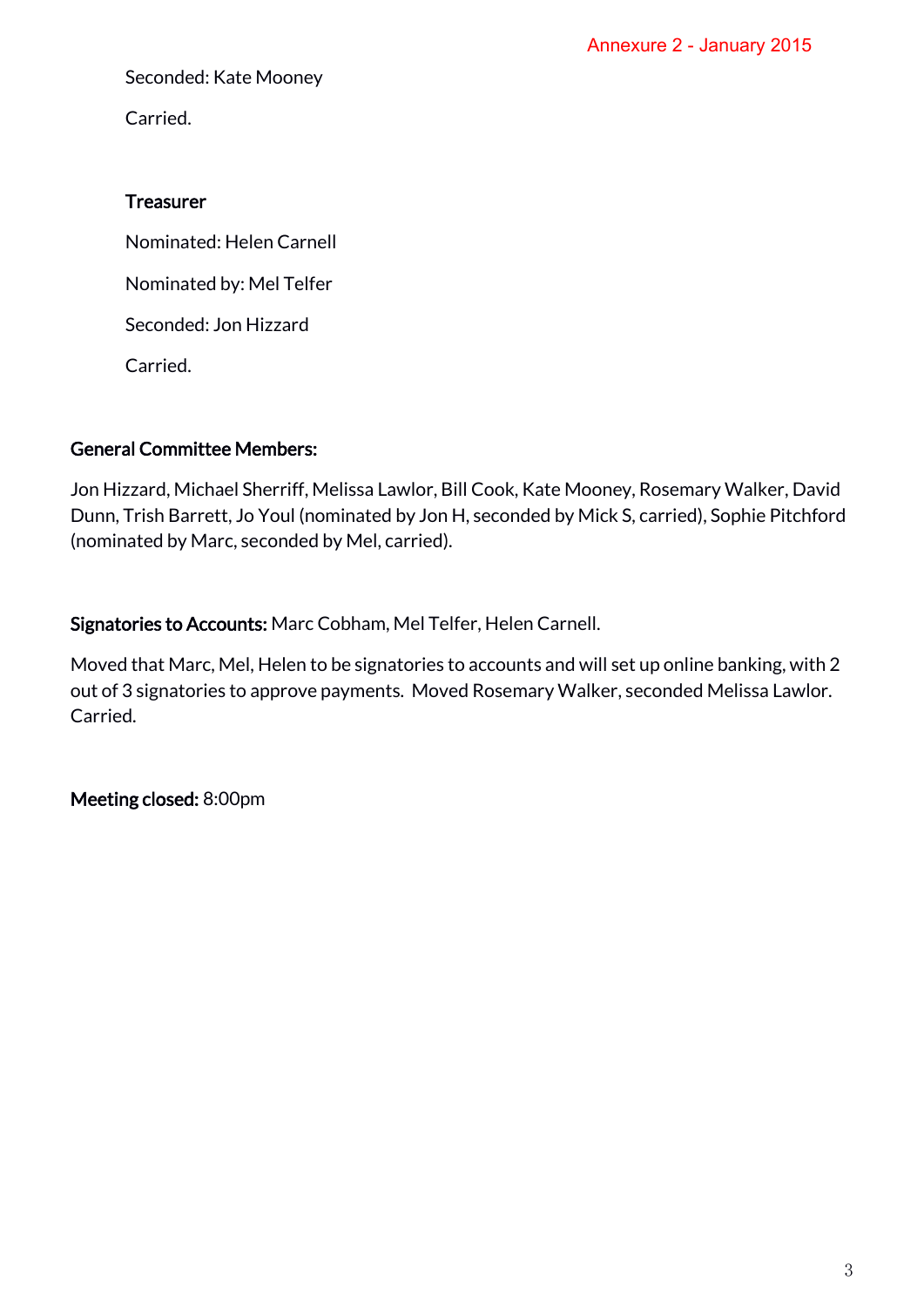# EMITA SPORTS 2014

| Sports Day expenses                  |                                           |                           |  |
|--------------------------------------|-------------------------------------------|---------------------------|--|
|                                      | Butcher (savaloys)                        | 137.70                    |  |
|                                      | Walkers (food)                            | 1,110.00                  |  |
|                                      | Sports club-grog                          | 1274.00                   |  |
|                                      | Portaloo                                  | 100.00                    |  |
|                                      | Bowmans(Iollies)                          | 61.00                     |  |
|                                      | Bakery (rolls)                            | 154.00                    |  |
|                                      |                                           |                           |  |
| <b>TOTAL</b> expenses                |                                           | $-$2836.70$               |  |
|                                      |                                           |                           |  |
| Sports income bar and kiosk          |                                           | $+ $5753.20$              |  |
|                                      |                                           |                           |  |
| <b>TOTAL PROFIT FROM Sports Day</b>  |                                           | \$2,916.50                |  |
|                                      |                                           |                           |  |
| <b>Equipment Purchases</b>           |                                           |                           |  |
|                                      | Kitchen                                   | 500.00                    |  |
|                                      |                                           |                           |  |
|                                      | <b>Community Solutions Cheque Account</b> |                           |  |
| Opening balance December 2013        |                                           | \$2,363.64                |  |
| Sports Day profit                    |                                           | \$2,916.00<br>$\mathbf +$ |  |
|                                      |                                           |                           |  |
|                                      |                                           | 5,280.14                  |  |
| Less kitchen components              |                                           | 500.00                    |  |
|                                      |                                           |                           |  |
| <b>Closing balance November 2014</b> |                                           | \$4,796.27                |  |